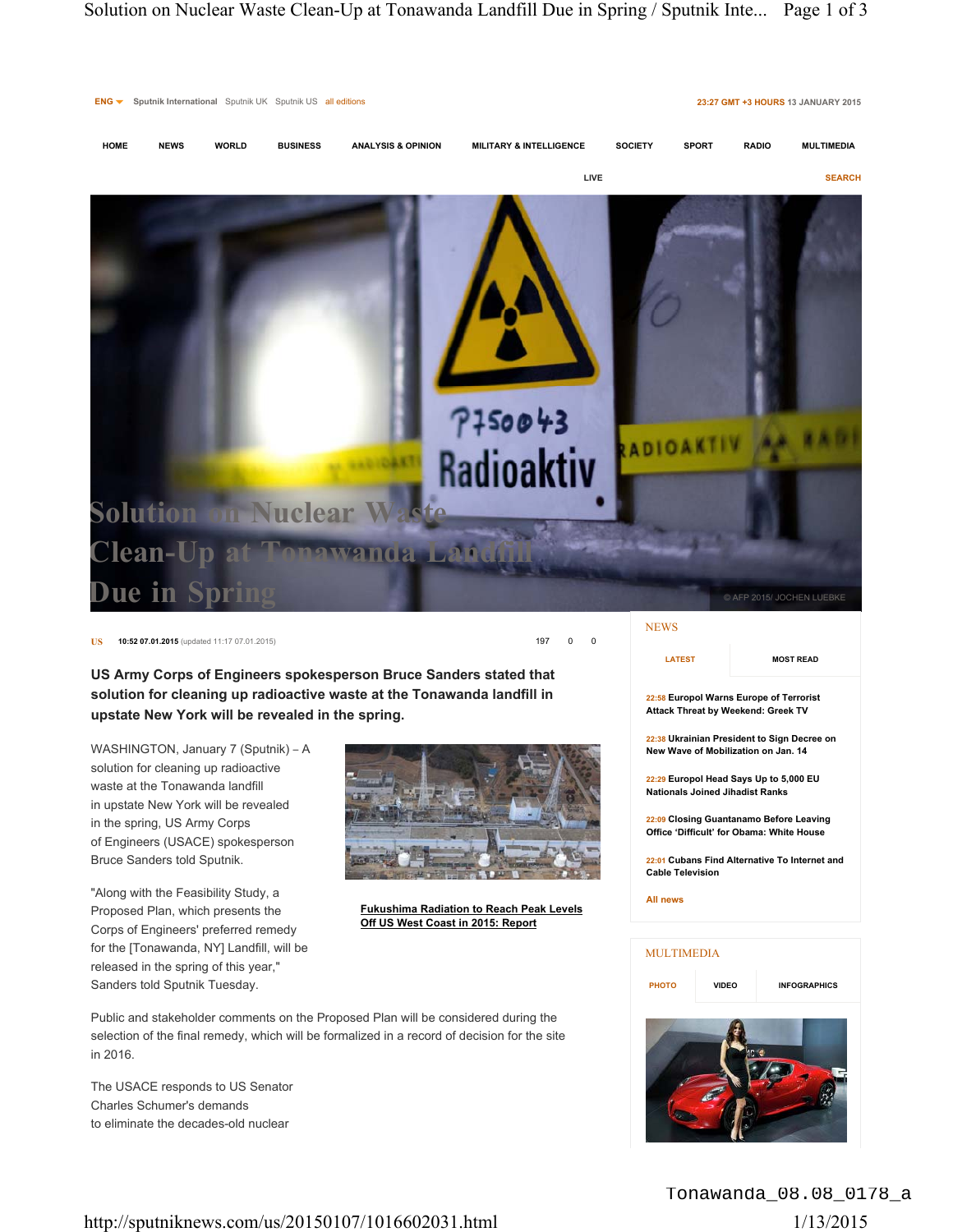**Alaska Safe From Fukushima Radioactive** 

**Contamination: Official**

© SPUTNIK/ ALEXANDER LISKIN

waste sitting beneath the Tonawanda landfill, which experts believe could be harmful to local residents.

Buffalo District Commander Lt. Col. Karl D. Jansen told Sputnik that the USACE appreciates Senator Schumer's interest and focus.

"We [USACE] are committed, within the limits of our authority and funding, to work towards a solution that is

protective of human health and the

environment, technically sound, environmentally sustainable and economically justified," Jansen said.

The waste remaining at Tonawanda is mostly uranium left over from the Manhattan Project, a WWII-era initiative to develop America's first atomic bomb.

Even though radioactive waste was dumped at the Tonawanda Landfill over many years, it was not discovered until the early 1990s, when the Department of Energy conducted a radiological survey.



**0 0**

**Related: Alaska Safe From Fukushima Radioactive Contamination: Official**

**US Fifth Fleet Loses Box Containing Radioactive Isotope in Indian Ocean**

**Radioactive Ship Drifting in North Sea, Oil Platform Evacuated**

**TEPCO Says Attempt to Curb Accumulation of Radioactive Water at Fukushima Ineffective**

**Tags:**

radiation, New York, United States

## TOP STORIES



**Al-Qaeda Branch Issues New Warning to France**

Al-Qaeda in the Islamic Maghreb cautions France there will be more attacks because of its "hostility to Islam".

291



**Weapons Used in Paris Terrorist Attacks Acquired Abroad: French Police**

French police stated that a wellorganized network was responsible for financing terrorist attacks and supplying weapons, which came from outside of the country. 177



international support, with many European countries launching their own branches of the movement. 361

D